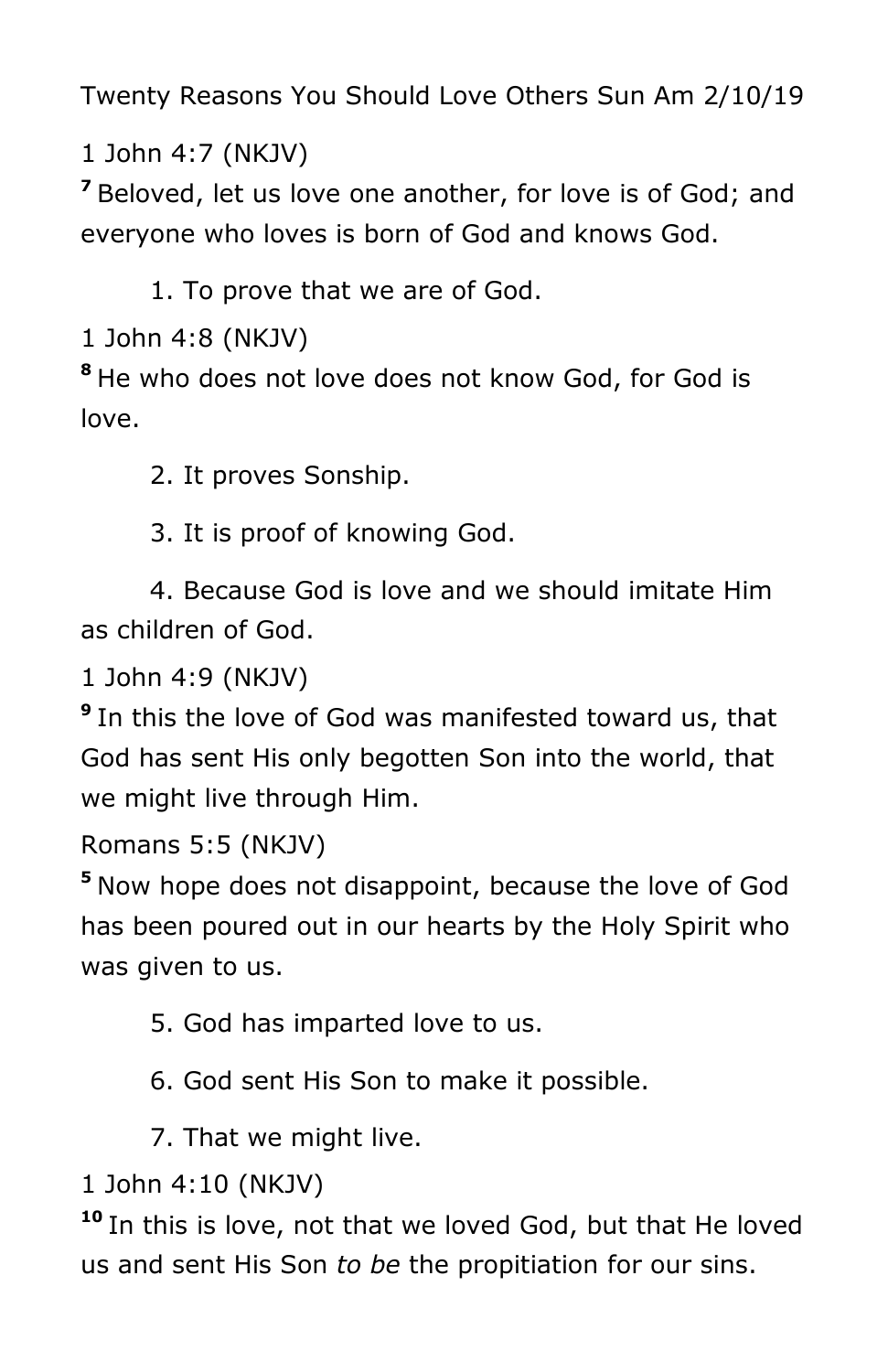1 John 4:19 (NKJV)

**<sup>19</sup>** We love Him because He first loved us.

8. Because God first loved us.

John 3:16 (NKJV)

**<sup>16</sup>** For God so loved the world that He gave His only begotten Son, that whoever believes in Him should not perish but have everlasting life.

9. We have been loved and forgiven of so much.

1 John 4:11 (NKJV)

**<sup>11</sup>** Beloved, if God so loved us, we also ought to love one another.

10. It is our duty.

Romans 5:6-10 (NKJV)

**6** For when we were still without strength, in due time Christ died for the ungodly.

**7** For scarcely for a righteous man will one die; yet perhaps for a good man someone would even dare to die.

**<sup>8</sup>** But God demonstrates His own love toward us, in that while we were still sinners, Christ died for us.

**<sup>9</sup>** Much more then, having now been justified by His blood, we shall be saved from wrath through Him.

**<sup>10</sup>** For if when we were enemies we were reconciled to God through the death of His Son, much more, having been reconciled, we shall be saved by His life.

11. God loved us when we were unlovable.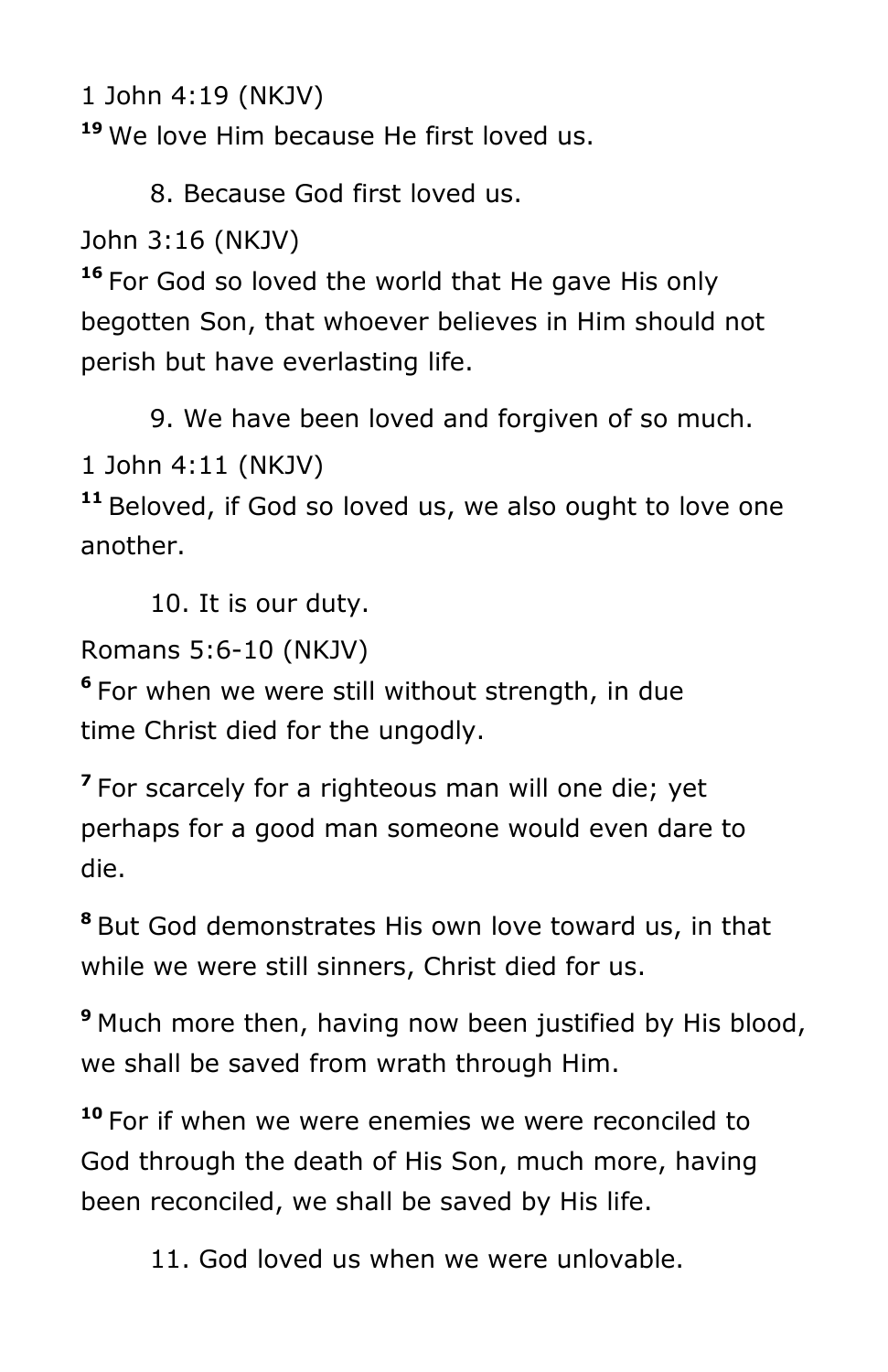1 John 4:12 (NKJV)

**<sup>12</sup>** No one has seen God at any time. If we love one another, God abides in us, and His love has been perfected in us.

12. God dwells in us.

13. God's love is perfected in us.

1 John 4:13 (NKJV)

**<sup>13</sup>** By this we know that we abide in Him, and He in us, because He has given us of His Spirit.

14. Because of the indwelling of His Spirit.

1 John 4:16 (NKJV)

**<sup>16</sup>** And we have known and believed the love that God has for us. God is love, and he who abides in love abides in God, and God in him.

15. We believe in love.

16. We dwell in God.

1 John 4:17 (NKJV)

**<sup>17</sup>** Love has been perfected among us in this: that we may have boldness in the day of judgment; because as He is, so are we in this world.

17. We are like Him.

1 John 4:20 (NKJV)

**<sup>20</sup>** If someone says, "I love God," and hates his brother, he is a liar; for he who does not love his brother whom he has seen, how can he love God whom he has not seen?

18. It proves we love God.